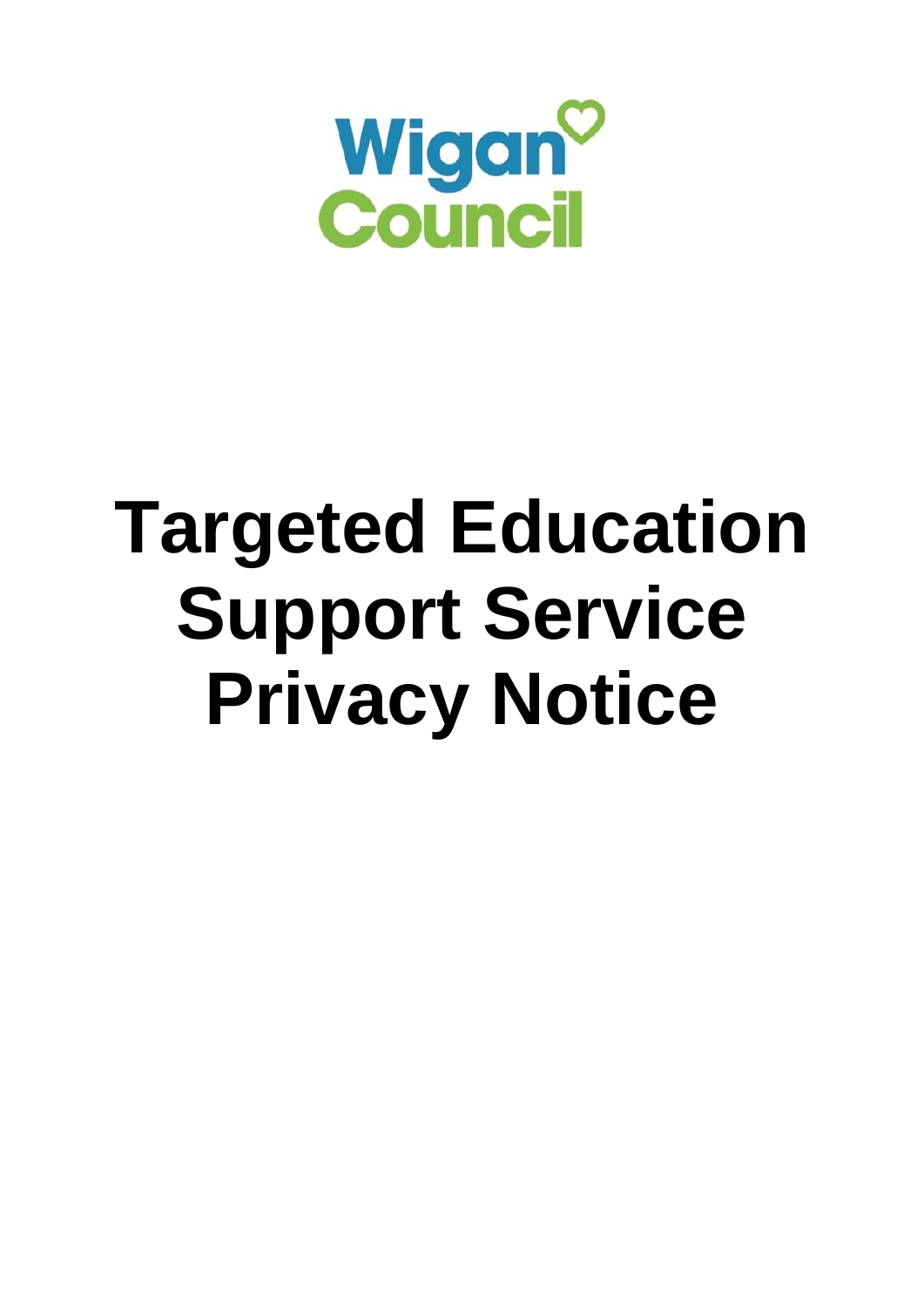| Document control     |                                                          |                 |
|----------------------|----------------------------------------------------------|-----------------|
| Document title       | <b>Targeted Education Support Service Privacy Notice</b> |                 |
| Purpose              |                                                          |                 |
| Author               |                                                          |                 |
| Date of publication  | 01/10/2020                                               |                 |
| Owner/responsibility | Jo Simmons on behalf of                                  |                 |
|                      | Sandra Sparrow/Louise Tuersley-Dixon                     |                 |
| <b>Distribution</b>  | LanConsent/Other                                         |                 |
| Version              | Date                                                     | <b>Comments</b> |
| Version 1.0          | 25.05.18                                                 |                 |
|                      |                                                          |                 |
|                      |                                                          |                 |
|                      |                                                          |                 |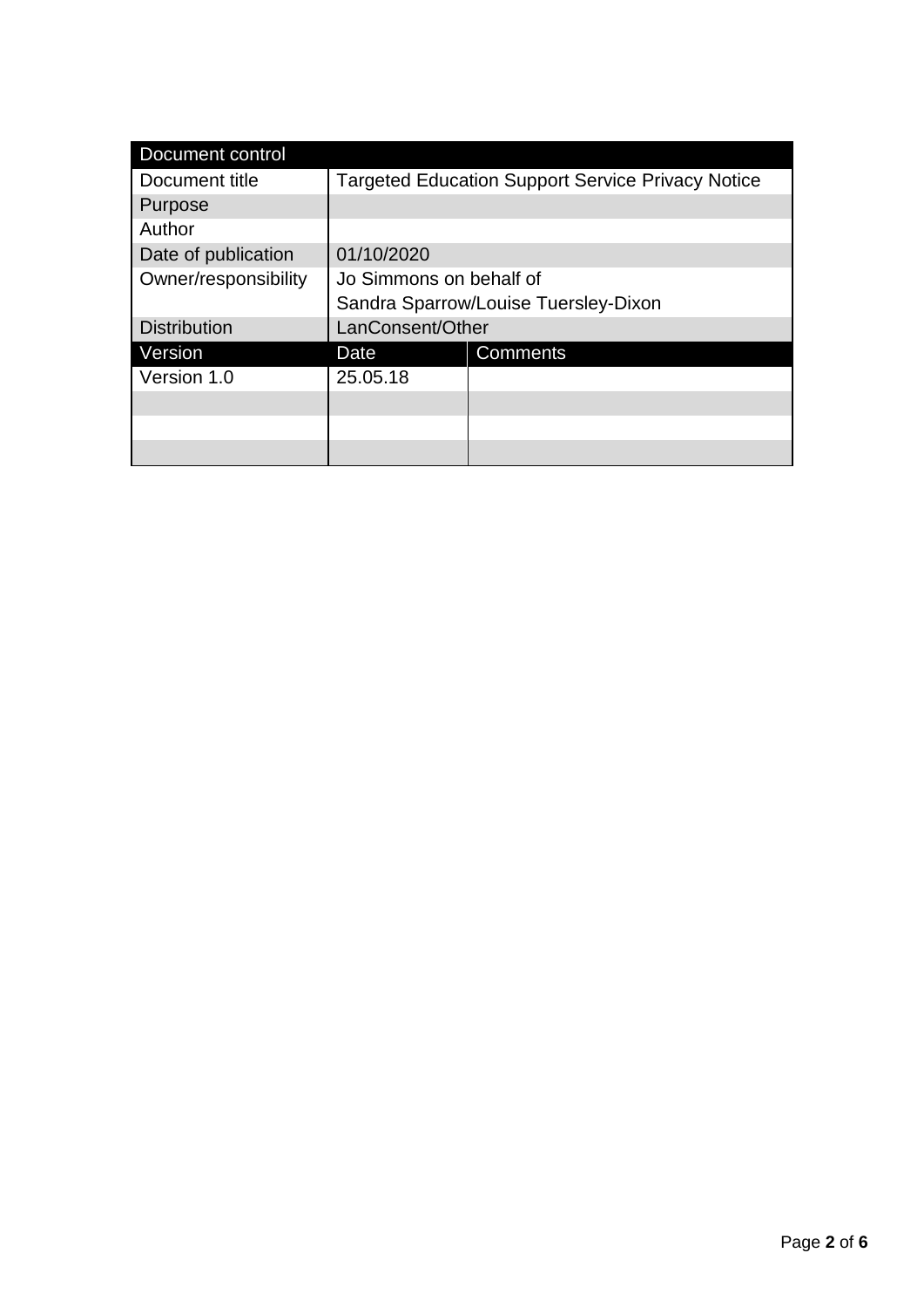

# **Targeted Education Support Service Privacy Notice**

Wigan Council ('a data controller') is committed to protecting the privacy and security of your personal information.

Wigan Council and organisations who work on our behalf, collect, store and process personal and sensitive information about children, young people and their families. This information enables us to carry out specific functions that we are responsible for.

We recognise the need to treat personal and sensitive data in a fair and lawful manner. No personal information held by us will be processed unless the requirements for fair and lawful processing can be met.

Our core obligations under the General Data Protection Regulations (GDPR) and commitments are set out in the Council's [Primary Privacy Notice.](https://www.wigan.gov.uk/privacynotices)

This notice provides additional privacy for children, young people and their families.

It describes how we collect, use and share personal information about you:

- Before, during and after your relationship with us ends;
- The types of personal information we need to process, including information the law describes as 'special' because of its sensitivity.

It is important that you read this notice, together with any other privacy information so that you are aware of how and why we use yours or your child's information.

#### **Purpose(s):**

The main purposes for processing your personal information are:

Co-operating to improve the well-being of children, young people and families in relation to:

- Physical and mental health and emotional well-being;
- Protection from harm and neglect:
- Education, training and recreation:
- Social and economic well-being;

We also use personal data to:

- Support your children's learning;
- To monitor and report on their progress;
- Provide appropriate pastoral care;
- For purposes of safeguarding;
- Assess the quality of our services;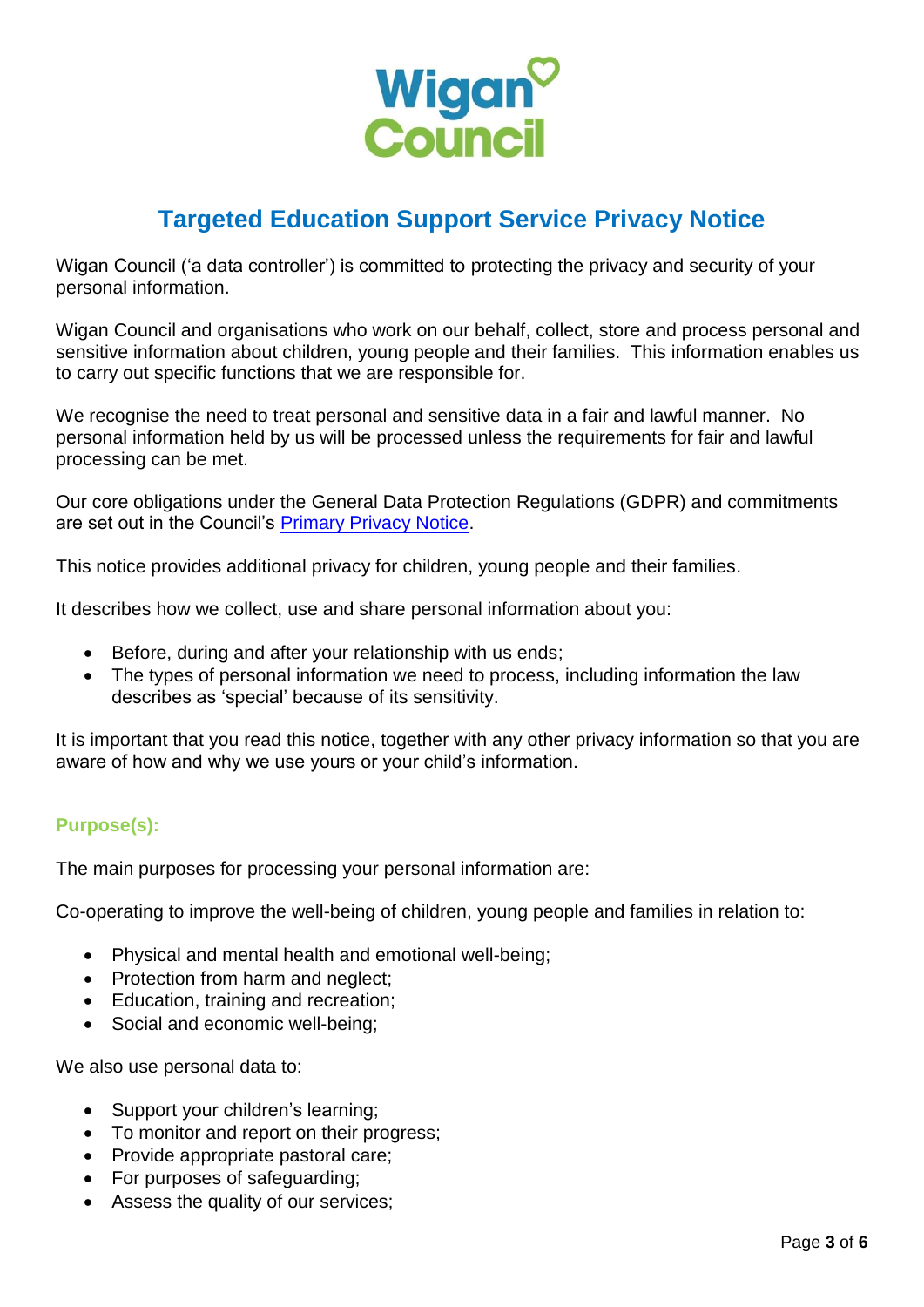# **Categories of Personal Data:**

In order to carry out activities and obligations as providers of services to children, young people and their families we process personal information in relation to:

- Personal contact details such as name, title, address, telephone numbers and personal email addresses;
- Personal demographics including date of birth, gender, , relationships;
- Contact details such as names, address, personal email and telephone numbers;
- Children and young people's photographs and video images (with consent)– to be used as part of therapeutic support work with the child or young person. Or to be able to use to promote our service in future and to use as a training tool to improve our service delivery.
- School attendance and exclusion information
- Present and previous schools
- School data and assessments

# **Special Categories:**

We may also collect, store and use the following 'special categories' of more sensitive personal information:

- Information about you and your child's race or ethnicity, religious beliefs, sexual orientation.
- Your child's primary and additional special educational needs and interventions.
- Outcomes your child is working towards.
- Your child's strengths and assets.
- Identification numbers, online identifier and factors specific to your child's physical, physiological, genetic, mental, economic, cultural or social identify. This could include reports from the police, court information/orders and health information, e.g. DNA.
- Details of professionals involved in your care and information that they have about you which outlines your support needs. This may include sensitive safeguarding information such as domestic abuse reports, neglect assessment, child sexual exploitation or medical reports.

#### **The legal bases we rely on for processing your personal information are:**

- Necessary in order to perform a public task in the public interest/official functions.
- Necessary to protect the vital interests of the data subiect (i.e. your child) and for carrying out obligations under social protection law in the substantial public interest (for special category data).
- Consent (where you have signed a consent form in relation to Early Help/Start Well services and PLO Pre-proceedings).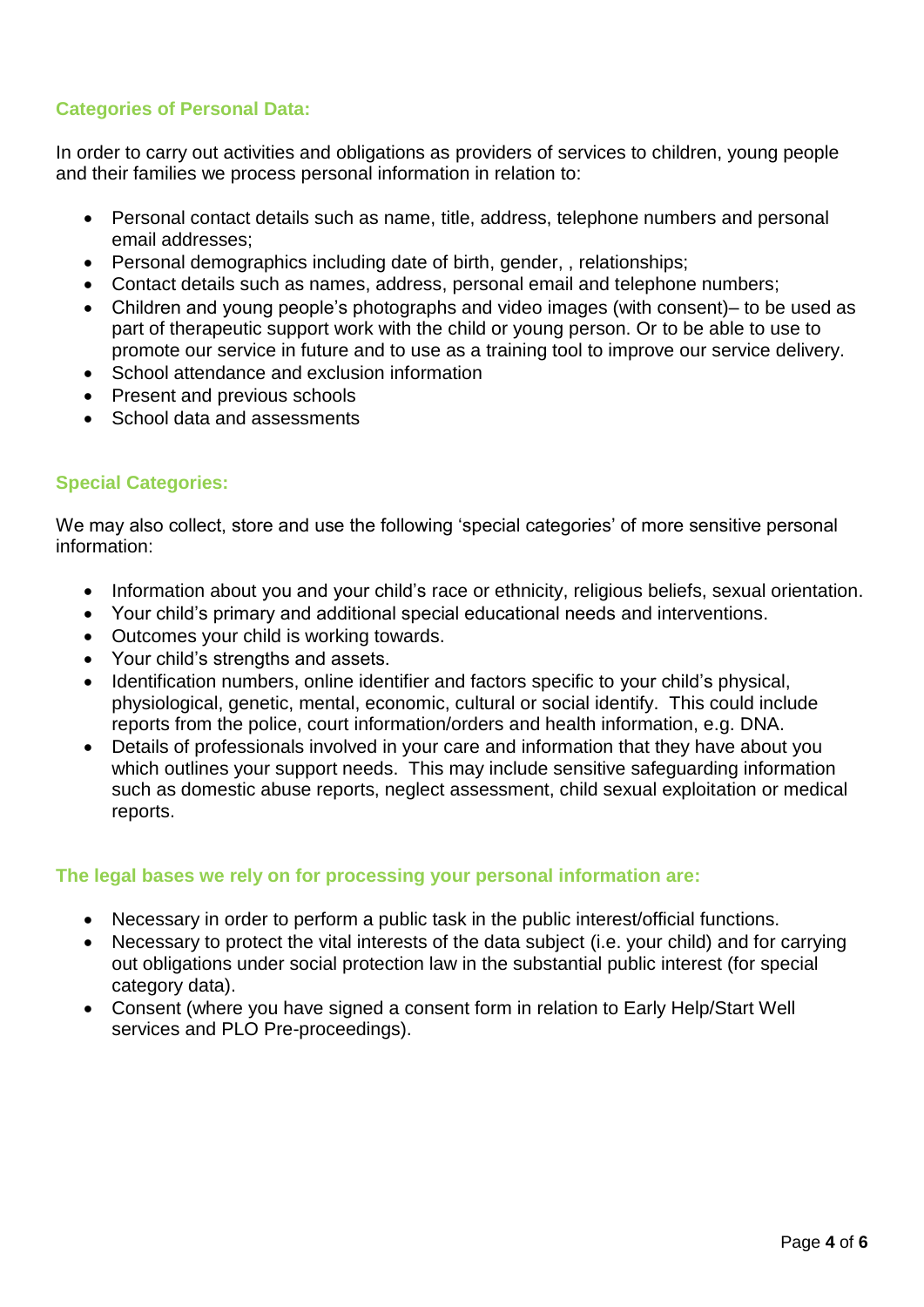The Service will hold records on your child, including the Request for Service Involvement form, reports, file notes and information provided by other Education, Health and Care agencies. This will enable us to ensure your child gets the best possible support that is co-ordinated, joined-up and gives us an accurate record of the services that have been involved in the care of your child.

With your consent, we will share information about your child with relevant Education, Health and Care agencies to ensure the best outcomes for your child. In this context these can include:

- Educational establishments/departments, i.e. Early Years Providers, Schools, Colleges, SEND and Autism Panel, School Organisation.
- Health Services, i.e. GPs, Paediatricians, Speech and Language Therapy, Occupational Therapy, Physiotherapy, Health Visitors and School Nurse, CAMHS, Inspiring Healthy Lifestyles.
- The Police, Court and youth justice services.
- Department for Education.
- Department for Health and Social Care.
- Organisations that provide support i.e. residential homes, supported accommodation, personal assistants.
- Any other person or organisation exercising functions or engaged in activities in relation to children and adults in the authority's area.

We may also share information with the Police, the Court and the above agencies if legally obliged to do so to ensure protection of children and adults from harm.

# **DATA RETENTION**

We will only retain personal information for as long as necessary to fulfil the purpose we collected it for, including for the purposes of satisfying any future legal, accounting, or reporting requirements.

We must continue to retain necessary information in accordance with our corporate records management policy to fulfil legal, statutory and regulatory requirements.

# **RIGHTS OF ACCESS, CORRECTION, ERASURE AND RESTRICTION**

- You have the right to ask for your information and there will not be a charge for you to do so. This is known as a subject access request.
- To ask for your information to be corrected if it is inaccurate or incomplete.
- To ask for your information to be deleted or removed where there is no need for us to continue processing it. (right to be forgotten)
- To ask us to restrict the use of your information.
- To ask us to copy or transfer your information from one IT system to another in a safe and secure way without impacting the quality of the information.

You will not have to pay a fee to access your personal information (or to exercise any of the other rights). However, we may charge a reasonable fee if your request for access is in our view unreasonable or excessive. Alternatively, we may refuse to comply with the request in such circumstances.